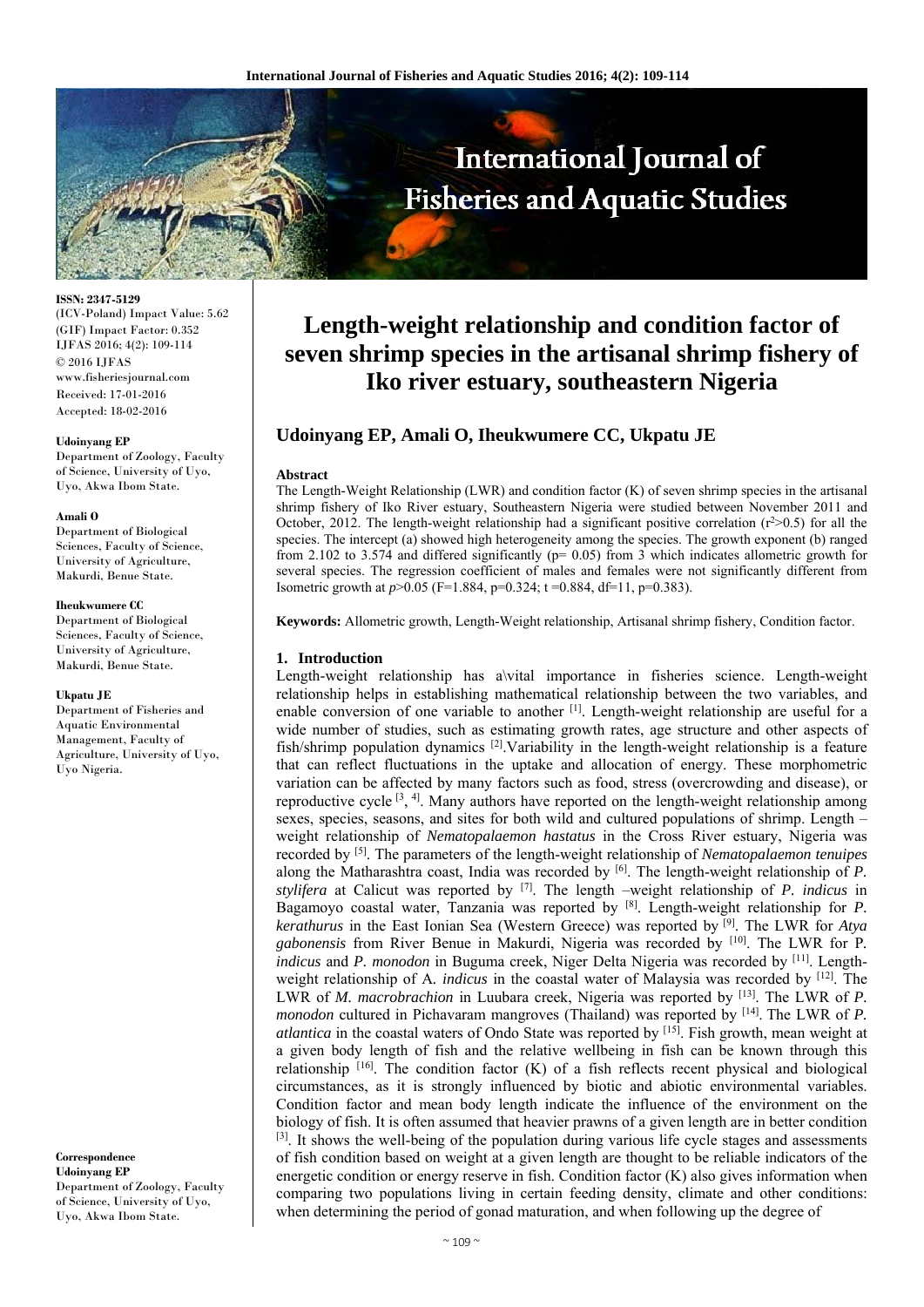feeding activity of a species to verify whether it is making good use of its feeding source [17]. However, studies on the length-weight relationship and condition factor of shrimp populations in Iko River, Nigeria are scarce. Thus, the lengthweight relationship and condition factor are needful for the sustainable management of the shrimp resources in the face of the ever changing physico-chemical and edaphic conditions of our aquatic ecosystems.

#### **2. Materials and Methods Sampling Area**



#### **Determination of Length-weight**

The power equation below was used to determine the lengthweight relationship of shrimp species

 ………………………………………………... (1) Whose log linearization, according to method in FiSAT [19] takes the form?

.……………………….. (2)

Equation 2 was used in describing the L-W relation of the shrimp

Where  $W = weight(g)$ ;  $TL = total length (mm)$ , the intercept on the Y-axis and b is exponent or slope indicating isometric growth when  $b = 3$  [19]. The weight- length relationship was tested using linear regression model  $p<0.05$  significant level and the confidence limit for the regression coefficient was established at 95% confidence interval.

The exponents (b) of the length-weight relationships was tested for departure from isometry  $(b = 3)$  i.e. b value differs from 3 significantly, using a t-statistic function given by Pauly  $[19]$  as follows:

…………………………. (3)

Where  $s.d(x)$  is the standard deviation of the LogL values and s.d(y) is the standard deviation of  $LogW$  values, n is the number of shrimps used in the computation, b is the estimated exponent of the LWR and  $r^2$  is the coefficient of determination of the relationship. The value of b is different from 3 if tcalculated is greater than the table value of t for the degree of freedom  $n - 2$ <sup>[19]</sup>. Additionally, 95% confidence limits of the parameters 'a' and 'b' and the statistical significance level of  $r^2$  (*P* < 0.05; 0.01) was estimated.

### **Condition Factor (CF)**

Fultons condition factor (CF) of shrimp species was calculated as the body weight expressed as a percentage of the cube of the carapace length.

$$
CF = \frac{W}{CL^3} \times 100 \dots (4)
$$

Where  $W =$  ungutted weight and  $CL =$  carapace length (mm) of *shrimps*. Equation 4 is premised on the assumption that growth is isometric, that is  $b = 3$  [20, 5, 21].

#### **3. Results**

The length-weight parameters and the coefficient of correlation (r) estimated for 7 species belonging to 4 genera and 3 families are presented in Table 1. The length-weight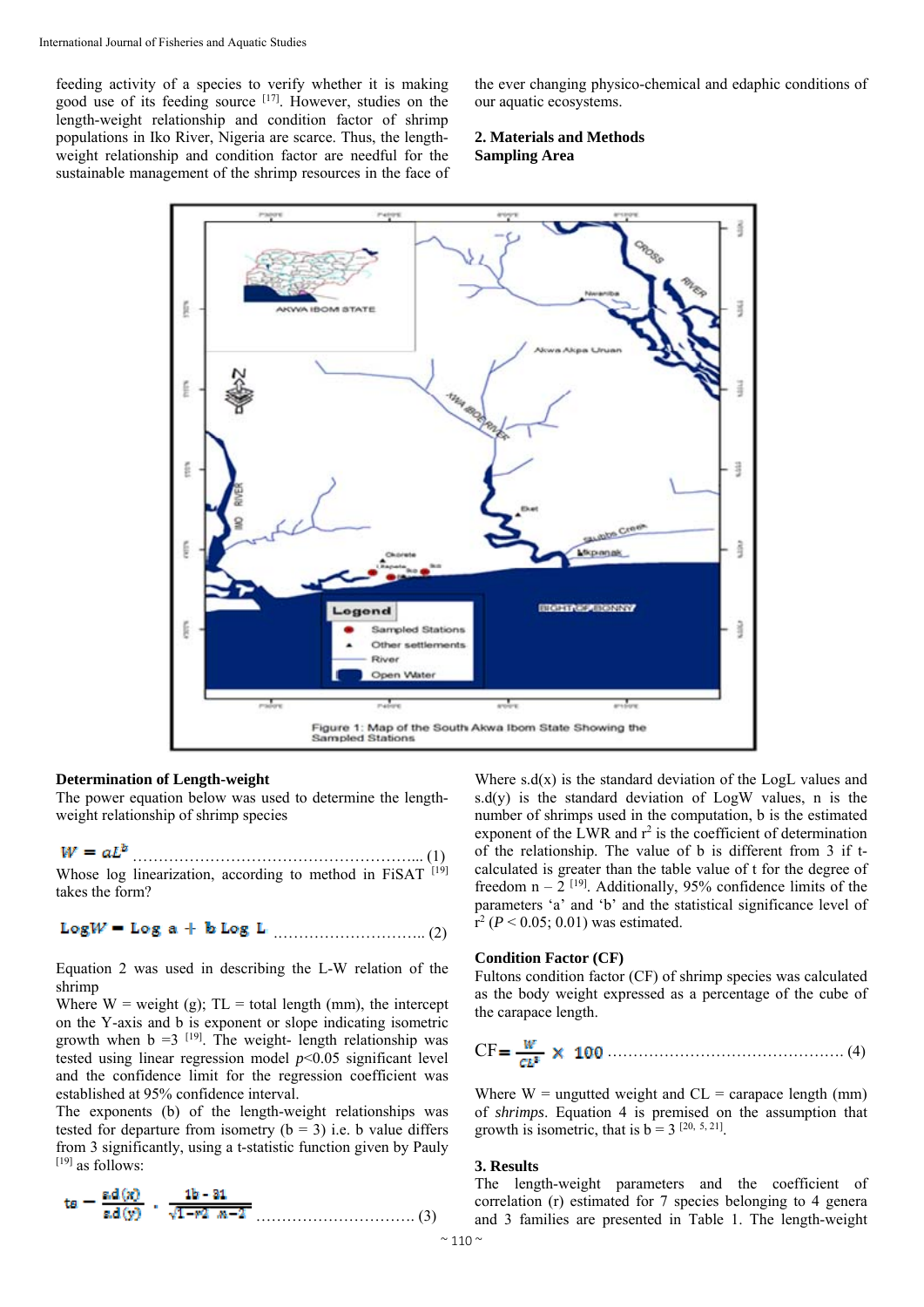relationship had a significant positive coefficient of determination  $(r^2>0.5)$  for all the species. The intercept (a) showed high heterogeneity among the species. The growth exponent (b) ranged from 2.102–3.574 and differed significantly (p=0.05) from 3 which indicates allometric

growth for several species. The regression coefficient of males and females were not significantly different from Isometric growth at  $p > 0.05$  (F=1.884, p=0.324; t=0.884, df=11, p=0.383). The length –weight graphs for all the shrimp species are presented in Fig. 2(a-g)

**Table 1:** Length-Weight Parameters of Shrimps from Iko River estuary

| Family      | <b>Species</b> | N                    | A          | $\bf{B}$ | <b>Growth Pattern</b> | $\bf{R}$ | $r^2$    |
|-------------|----------------|----------------------|------------|----------|-----------------------|----------|----------|
| Penaenidae  | P.atlantica    | 2135(F)              | 0.00000818 | 2.976    | (-)Allometric         | 0.975485 | 0.975485 |
|             |                | 1523(M)              | 0.00000121 | 2.888    | (-)Allometric         | 0.957178 | 0.916190 |
|             |                | 3658(C)              | 0.00000940 | 2.945    | (-)Allometric         | 0.969045 | 0.939047 |
| Penaenidae  | P. kerathurus  | 344 (F)              | 0.00000704 | 3.005    | (I) Isometric         | 0.970294 | 0.941470 |
|             |                | $283 \, (M)$         | 0.00000748 | 2.989    | (-)Allometric         | 0.974405 | 0.949465 |
|             |                | 627(C)               | 0.00000722 | 2.998    | (-)Allometric         | 0.971875 | 0.944541 |
| Penaenidae  | P. setiferus   | 1150(F)              | 0.00000357 | 2.555    | (-)Allometric         | 0.890745 | 0.793426 |
|             |                | 68 (M)               | 0.00000469 | 3.055    | (I) Isometric         | 0.968792 | 0.938558 |
|             |                | 1218 <sub>(C)</sub>  | 0.00000307 | 2.592    | (-)Allometric         | 0.898923 | 0.808062 |
| Penaenidae  | P. scuptilis   | 532 (F)              | 0.00000685 | 3.008    | (I) Isometric         | 0.981831 | 0.963993 |
|             |                | 266 (M)              | 0.00000406 | 3.138    | (+)Allometric         | 0.964606 | 0.930465 |
|             |                | 798 (C)              | 0.00000708 | 3.004    | (I) Isometric         | 0.978677 | 0.957809 |
| Penaenidae  | P. monodon     | 5(F)                 | 0.00000506 | 3.093    | (I) Isometric         | 0.996758 | 0.993526 |
|             |                | $11 \, (\mathrm{M})$ | 0.00004352 | 2.102    | (-)Allometric         | 0.631199 | 0.398412 |
|             |                | 16(C)                | 0.00000944 | 2.597    | (-)Allometric         | 0.824344 | 0.679537 |
| Palamonidae | N. hastatus    | $63$ (F)             | 0.0000549  | 2.369    | (-)Allometric         | 0.945237 | 0.893473 |
|             |                | $23 \, (M)$          | 0.0000131  | 2.744    | (-)Allometric         | 0.933642 | 0.871688 |
|             |                | 86(C)                | 0.00000423 | 2.436    | (-) Allometric        | 0.944746 | 0.892546 |
| Penaenidae  | M. rosenbergii | 50(F)                | 0.00000950 | 3.373    | (+) Allometric        | 0.550541 | 0.303096 |
|             |                | 9(M)                 | 0.00000155 | 3.574    | (+) Allometric        | 0.971642 | 0.944088 |
|             |                | 59 (C)               |            | 3.474    | (+) Allometric        | 0.800618 | 0.660742 |

Key:  $(+)$  positive allometric growth,  $(-)$  = negative allometric growth,  $(1)$  = Isometric growth pattern

Analysis of condition factor (K) revealed that K-values for female shrimps are generally higher than that of the male. The K-value ranged between 0.14 (*N. hastatus*) 0.92 (*P. monodon).* The result indicates that heavier shrimps of a given length are in better condition. The study also observed differences in the condition factor of the different sexes of shrimp and a general increase in the K-values of female shrimp compared to that of the males (Table 2). In females

*P. atlantica,* the highest condition factor (*K*=0.85) was recorded in January, 2012 while the lowest value (*K*=0.68) was recorded in May, 2013 for males. In *P. kerathurus*, females had the lowest condition factor (*K*=0.62) in April, 2013 and the highest condition factor  $(K=0.89)$  in November. Generally, there was increase in the condition factor in the dry season in the shrimp species caught in Iko River estuary.

|                                |                    | Female                                |                                                  |      |                     | Male                                      |                                                  |      |           | <b>Combined Sex</b>                      |                                                      |              |
|--------------------------------|--------------------|---------------------------------------|--------------------------------------------------|------|---------------------|-------------------------------------------|--------------------------------------------------|------|-----------|------------------------------------------|------------------------------------------------------|--------------|
| Family/<br>Species             | N                  | MTL,cm<br>$X \pm SE$<br>Min - Max     | $\overline{M}TW$ , (g)<br>$X\pm SE$<br>Min - Max | K    | N                   | MTL,cm<br>$X\pm SE$<br>Min - Max          | $\overline{MTW}$ , (g)<br>$X\pm SE$<br>Min-Max   | K    | N         | MTL,cm<br>$X\pm SE$<br>Min - Max         | $MTW$ , $(g)$<br>$X\pm SE$<br>Min-Max                | $\mathbf{K}$ |
| Penaenidae<br>P.atlantica      | 2135               | $87.22 \pm 0.36$<br>$(37.2 - 143.25)$ | $5.47 \pm 0.06$<br>$(0.38 - 23.18)$<br>11682.66  | 0.82 | 1523                | $84.40 \pm 0.36$<br>$(31.85 - 128.30)$    | $4.81 \pm 0.05$<br>$(0.22 - 13.82)$<br>7339.99   |      | 0.80 3659 | $86.02 \pm 0.26$<br>$(31.85 - 143.25)$   | $5.20 \pm 0.04$<br>$(0.22 - 23.16)$ 0.82<br>19022.65 |              |
| Penaenidae<br>P.kerathurus     | 344                | $74.32 \pm 0.67$<br>$(44.35 - 116.2)$ | $3.23 \pm 0.09$<br>$(0.63 - 12.44)$<br>1113.51   | 0.78 | 283                 | 74.57±0.65<br>$(48.55 -$<br>113.95        | $3.18 \pm 0.09$<br>$(0.81 -$<br>11.99)<br>902.39 | 0.76 | 627       | $74.43 \pm 0.47$<br>$(44.35 -$<br>116.2) | $3.21 \pm 0.06$<br>$(0.63 -$<br>12.44)<br>2015.9     | 0.77         |
| Penaenidae<br>P.setiferus      | 1150               | $64.58 \pm 0.29$<br>$(31.2 - 120.55)$ | $1.62 \pm 0.02$<br>$(0.13 - 14.23)$<br>1866.25   | 0.61 | 68                  | $57.87 \pm 1.32$<br>$(36.35 -$<br>100.45  | $1.33 \pm 0.16$<br>$(0.32 - 8.45)$<br>91.13      | 0.68 | 1218      | $64.20 \pm 0.28$<br>$(31.2 - 120.55)$    | $1.60 \pm 0.02$<br>$(0.13-14.23)$ 0.60<br>1957.25    |              |
| Penaenidae<br>P.scuptilis      | 532                | $90.22 \pm 0.79$<br>$(40.7 - 140.3)$  | $5.92 \pm 0.14$<br>$(0.57 - 22.85)$<br>3152.53   | 0.81 | 266                 | 78.96±0.70<br>$(46.5 - 104.6)$            | $3.96 \pm 0.11$<br>$(0.73 - 11.62)$<br>1054.78   | 0.80 | 798       | $86.46 \pm 0.60$<br>$(40.7 - 140.3)$     | $5.27 \pm 0.11$<br>$(0.57 - 22.85)$ 0.82<br>4207.31  |              |
| Penaenidae<br>P.monodon        | 5                  | 195.22±24.78<br>$(121.35 - 251.15)$   | 73.69±23.23<br>$(13.18 -$<br>128.76)<br>368.48   | 0.99 | 11                  | $190.67 \pm 10.09$<br>$(113.25 - 222.05)$ | $61.62 \pm 6.49$<br>$(27.0 - 90.73)$<br>677.88   | 0.88 | 16        | $192.09 \pm 9.90$<br>$(113.25 - 251.15)$ | $65.39 \pm 8.15$<br>$(13.18 -$<br>128.76<br>1046.36  | 0.92         |
| Palamonidae<br>N. hastatus     | 63                 | $49.76 \pm 0.98$<br>$(27.45 - 62.35)$ | $0.60 \pm 0.03$<br>$(0.17-1.25)$<br>38.27        | 0.48 | 23                  | $45.15 \pm 1.20$<br>$(36.25 - 59.4)$      | $0.47 \pm 0.03$<br>$(0.21 - 0.79)$<br>10.9       | 0.51 | 86        | $48.53 \pm 0.81$<br>$(27.45 -$<br>62.35) | $0.57 \pm 0.02$<br>$(0.17 - 1.25)$<br>49.17          | 0.49         |
| Palamonidae<br>M. roseenbergii | 50                 | $65.10 \pm 2.35$<br>$(19.5 - 120.3)$  | $4.04 \pm 0.77$<br>$(0.25 - 32.6)$<br>202.11     | 0.15 | $\mathbf{Q}$        | $60.25 \pm 4.07$<br>$(42.2 - 74.90)$      | $2.81 \pm 0.66$<br>$(0.71 - 6.63)$<br>25.36      | 0.13 | 59        | $64.36 \pm 2.09$<br>$(19.5 - 120.3)$     | $3.85 \pm 0.66$<br>$(0.25 - 32.6)$<br>227.47         | 0.14         |
| Total                          | 4279<br>$(62.2\%)$ |                                       |                                                  |      | 2183<br>$(37.80\%)$ |                                           |                                                  |      | 5763      |                                          |                                                      |              |

**Table 2:** Mean length, weight and condition factor (K) for the shrimp species in Iko River estuary

N/B: The highlighted figures are total weight of each species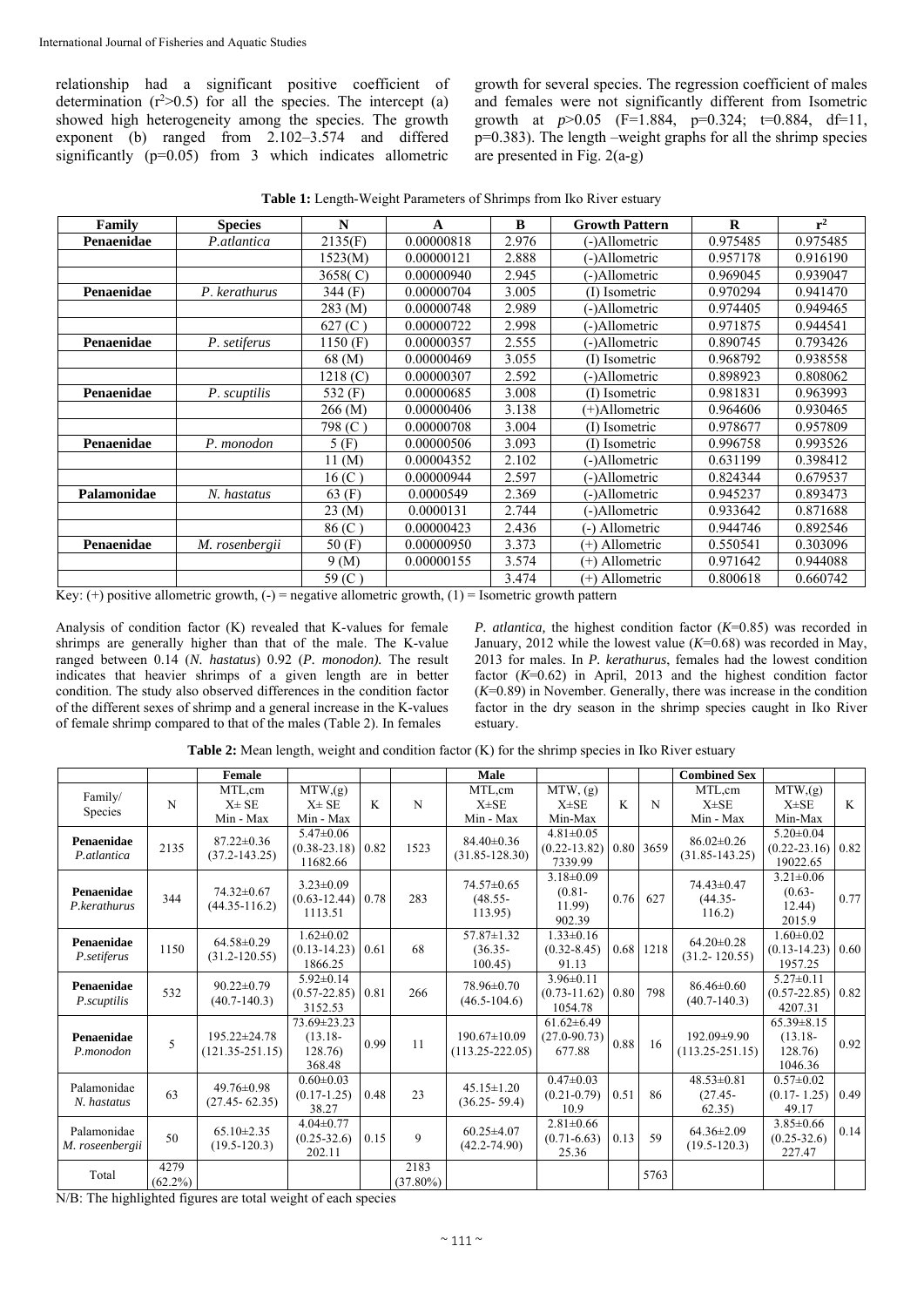

**Fig 2a:** Length-Weight Relationship graph for combined sex of *P. atlantica* 



**Fig 2c**: Length-Weight Relationship graph for combined sex of *P. setiferus* 



**Fig 2d:** Length-Weight Relationship graph for combined sex of *P. scuptilis* 



**Fig 2e:** Length-weight Relationship graph for combined of sex *P. monodon* 



**Fig 2f:** Length-Weight Relationship graph for combined of sex *N. hastatus* 



**Fig 2g:** Length-Weight Relationship graph for combined sex of *M. rosenbergii* 

#### **4. Discussion**

The values obtained from the length/weight relationship (LWR) of shrimps in Iko River estuary showed that there was a high and significant correlation between the total length and weight of shrimp  $(r=0.550541-0.996758)$ . This means that the length and weight of shrimp increase in the same proportion. Coefficient of determination r 2>0.5 obtained for the species indicated the fitness of the model used in this analysis. Dimensional inequality recorded for shrimps in Iko River could be used to explain the slenderness or stoutness of the shrimp. The shrimp becomes slender as it increases in length, indicating negative allometric growth and becomes plumber as the shrimp increases in length, indicating positive allometric growth.

Thus, an evaluation of length-weight relationship provides an essential tool for stock and yields potential assessment of shrimp population. The growth coefficient for both sexes of *N. hastatus* indicated negative allometric growth showing that the rate of increase in body length is not proportional to the rate of increase in body weight. This also implies that the species become thinner as they grow older. Negative allometric growth was also recorded for *N. hastatus* by <sup>[5]</sup> (b = 2.92) from the Cross River estuary Nigeria; for *N*. *tenuipes* by <sup>[6]</sup> (b=2.83M and b=2.925F) along the Maharashtra coast, India; for the same species from the same location  $[22]$  (b = 2.8F) and (b=2.7M); for *N. hastatus* from Ayetoro, Ondo State [15]. The positive allometric growth recorded for Peneaid shrimps in Iko River estuary is also similar to the report of [7] who recorded b=2.978 (M) and 2.958 (F) for *P. stylifera* from Calicut. Positive allometric growth b=3.0 (M) and b= 3.0 (F) for *P. indicus* from Bagamoyo Coastal waters, Tanzania was recorded by [8]. Positive allometric growth was equally recorded for *P. notialis* from Bugama Creek, Niger Delta, Nigeria [11], while positive allometric growth (b=3.3) for *P. atlantica* in River, Ondo State was reported by [15]. However, b=2.99 from combined sex of *P. sculptilis* from Penang water was recorded by [23], b=2.6 for combined sex [24], b=2.5 from Selangor Water [25], a=2.9 (M), b=3.0 (F) in Australian water <sup>[26]</sup>; b = 2.8 combined sex from the coastal waters of Perak, Peninsular Malaysia<sup>[27]</sup>. Furthermore, b=2.3 for females and b=2.4 for males of *P. kerathurus*, in the Amvrakikos gulf, India was recorded by [7, 28], while b=2.0 for *P. kerathurus* from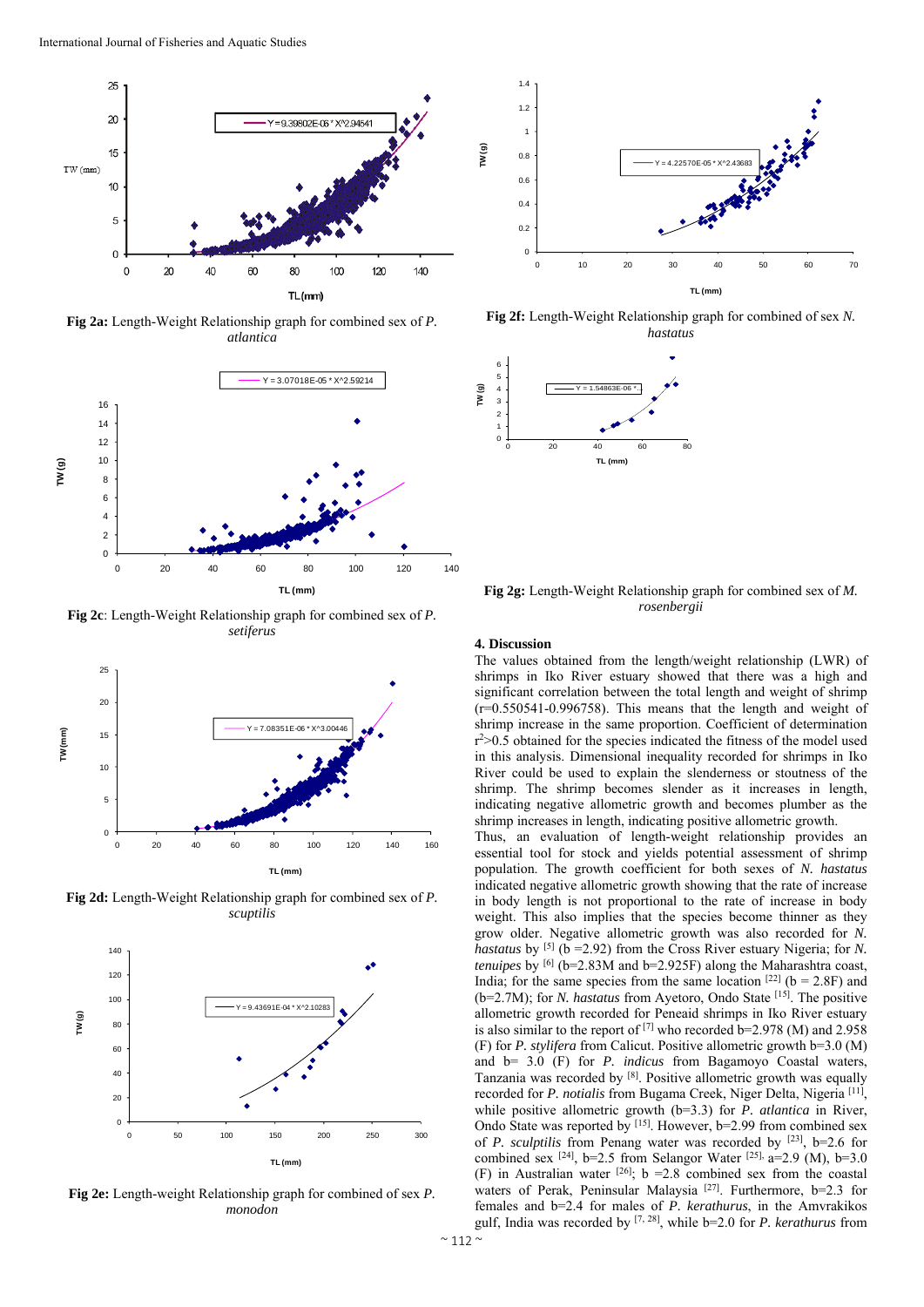East Ionian Sea (Western Greece) was recorded by [9]. Similarly, negative allometric growth (b=2.97) in *P.monodon* from Buguma Creek in the Niger Delta, Nigeria was recorded by [11]. In Pichavaran Mangroves (Thailand), negative allometric growth for male b=2.4 and females, b=2.6 was reported by [14]. In Coastal Waters of Ondo State, South West, Nigeria, [15] recorded b=2.5 for *P. monodon.* The differences could be due to geographic condition and growth condition of the shrimps in different localities. The slight variation in the values of b and r is understandable because length-weight relationship of a species could vary according to locality and season [29, 30].

Differential morphological characteristics presented in Table 2 showed conspicuously differences between the sexes of shrimps in Iko River estuary. Such changes have been identified in several crustaceans  $\begin{bmatrix} 31, 25, 2 \end{bmatrix}$ . The pattern of sexual dimorphism where females are larger than the males is the same pattern of sexual dimorphism appeared in number of species of commercially important penaeid shrimps [32, 33, 34] Reported that females had a greater carapace length and body weight than males of the same total length and this difference became more pronounced in larger size groups. Bigger female sizes might be due to greater weight, increase per molt cycle leading to faster growth in rate.

Condition factor (CF) is useful in expressing the wellbeing or fatness of the shrimp. It varies with sex, stage of maturity, and time of the year. The differences in the condition factor between males and females could be due to the presence of gravid females or due to higher weight of the female's gonads, which are lacking in their male counterparts. The use of condition factor as an index of growth and feeding intensity was reported by [35], which can be inferred that the higher k value for *P. monodon* recorded in this study can be explained with the fact that this species grow bigger and faster than other Penaeid shrimps. The lower k value for *N. hastatus* could be a result of feeding rate, severe exploitation and environmental factors of Iko River. The condition factor is an indicator of the changes in food reserves as stated by [15]. Heavier fish of a given length are in better condition as opined by [36]. The differences in weight for all the shrimp species may be due to the individual condition factor as it relates to the well-being and fatness of the organisms.

The condition factors  $\overline{K} = 0.49$  (*N. hastatus*),  $K = 0.82$  (*P. atlantica*),  $K = 0.74$  (*M. rosenbergi*) were different from the record in the coastal waters of Ondo state by  $[15]$ . These differences could be due to pollution status and oil reserves at Iko River which could affect the biotic integrity of the shrimp species. Pollution was also seen to affect the condition factors in Shanawan drainage canal in Egypt [31]. The differences in length-weight relationship and condition factor of shrimp may be due to sex, maturity, season and environmental conditions (e.g, pollution) [15].

#### **5. Conclusion**

Analysis of condition factor (K) revealed that K-values for female shrimps are generally higher than that of the male. The K-value ranged between 0.14 (*N. hastatus*) to 0.92 (*P. monodon).* The result indicates that heavier shrimps of a given length are in better condition.

#### **6. References**

- 1. Le Cren ED. The length-weight relationships and seasonal cycle in gonad weight and condition in the perch (Percafluviatilis). J. Ani. Ecol. 1951; 20:201-219.
- 2. Anastasiadou C, Leonardos ID. Morphological variation among Populations of *Atya ephyradesmarestii* (Millet, 1831) (Decapoda: Caridea: Atyidae) from freshwater habitats of Northwestern Greece. J of Crust Bio. 2008; 28:240-247.
- 3. Pauly D. Length Converted Catch Curve and the Seasonal Growth of Fishes. Fishbyte, 1990; 8(8):33-38.
- 4. Chu KH, Chen QC, Huang LM, Wong CK. Morphometric Analysis of Commercially Important Penaeid Shrimps from the Zhujiang Estuary, China. Fish. Res 1995; (23):83-93.
- 5. Enin UI. Length-weight parameters and condition factor of two West African prawns. Rev. Hydrobiol. Trop., 1994; 27(2):121- 127.
- 6. Deshmukh VD. Population Dynamics and Stock assessment of

the spider prawn, Nematopalaemon tenuipes (Handerson) along the Maharashtra Coast. J of Ind. Fish. Assoc. 1995; 25:1-14.

- 7. Savada PT. Fishery, Biology and Population Dynamics of Parapenaeopsis styliferus at Calicut. Ind. J of Fish. 2002; 49 (4):351-360.
- 8. Teikwa ED, Mgaya YD. Abundance and Reproductives Biology of the penacid prawns of Bagamoyo coastal water, Tanzania. Western Ind. Ocean Journal of Mar*.* Sci. 2003; 2(2):117-126.
- 9. Alexis C, Branko G, Jurica J, Costas P, Kostas KS. Age, Growth and Mortality of the Karamote Shrimp, melicertus kerathurus (Korskal, 1775) in the East Ionian Sea (Western Greece). National Centre for Marine Research, Kampani 2005; 12: Gr-112 52, Anthens, Greece.
- 10. Okayi G, Iorkyaa A. Length-weight relationship and condition of fresh water shrimp *Atya gabonesis* and Macrobrachium felicinium from the Mu River, Makurdi, Nigeria. Animal Res*.*  Int'l, 2004; 1(3):153-154.
- 11. Yakubu AS, Ansa EJ. Length-weight relationship of the Pink Shrimp and Giant shrimp, Peneaus monodan of Buguma Greek in Penaeus notialis the Niger Delta, Nigeria. The Zoologist, 2007; 5:47-53.
- 12. Amin SM, Arshad A, Bujang JS, Soraj SS, Goddard S. Zoological studies, 2009; 48(6):753-760.
- 13. Deekae SN, Abowei JFN. The Fecundity of Macrobrachium macrobrachion (Herklots, 1851) from Luubara Creek, Ogoni Land, Niger Delta, Nigeria. Int'l J of Ani. And Vet. Advances. 2010; 2(4):148-154.
- 14. Gopalakrishna IA, Rajkumar M, Rahman MM, Sun J, Anthony PJ, Venmathimaran BA, *et al.* Length-weight Relationship and condition factor of wild, Grow-out and "Loose-shell affected" giant tiger shrimp, peneaus monodon (Fabricius 1798) (Decapoda: Penacidae. Journal of Appl. Ichthyology. 2013; 30:251-253.
- 15. Olawusi-Peters OO, Ajibare AO, Bello-Olusoji OA. Lengthweight relationship and condition factor of shrimps in coastal waters of Ondo State, South west, Nigeria. Int'l J of Fish. And Aquat. Studies, 2014; 1(3):16-32.
- 16. King MG. Fisheries Biology, Assessment and Management. Fishing News Books. Orney Maad, Oxford, England, 1997.
- *17.* Weatherley AH. Growth and Ecology of Fish Populations. Academic Press, London, 1972, 293.
- 18. Pauly D, Navaluna NA. Monsoon- induced Seasonality Recruitment of Philippine Fishes. FAO Fish. Rep. 1983; 3 (291):823-83.
- 19. Gayanilo FC, Spare P, Pauly D. The FAO CLARM stock Assessment Tools (FISAT-11). User's Guide. Computerized Information Series FAO, Rome Italy, 2002.
- 20. Anderson WW, Linder MJ. Length Weight Relationship in the Common or White Shrimp, Penaeus setiferus. U. S. Fish and Wildlife Service, Special Scientific Report Fisheries Washington. DC. 1958; 256.
- 21. King RP, Udo MT. Length weight relationship of the mudskipper, P. barbarous in Imo River estuary, Nigeria. NAGA. Iclarm Q, 1996; 19:27-27.
- 22. Deshmukh VD. Principles of Crustacean Taxonomy. Training Manual on CAFT Program on Development of Brood and Gene Banks for Aquaculture production and Conservation. 2012, 52- 61.
- 23. Hall DNF. Observation on the Taxonomy and Biology of some Indopacific Penaeidae (Crustacean, Decapoda) Fish. Publication Colonial off…London, 1966; 17:1-229.
- 24. Fatima M. Study on Length-frequency and Length-weight Relationship of Penaeus japonicus and Parapenaeopsis sculptilis. Journal of Biological Sciences. 2001; 1:171-172.
- 25. Marsitah I, Chong VC. Population and feeding ecology of Parapenaeopsis sculptilis (Heller, 1862) in Klang Strait, Peninsular Malaysia. Malaysian J of Sci, 2002; 21:61-68.
- 26. Kirkegaard I, Walker RH. Synopsis of biological data on the rainbow prawn, Parapenaeopsis sculptilis (Heller, 1862). CSIRO, Fish. Synop, DFO/S4, 1970; 16 p.
- 27. Amani AAI, Archad AI, Yusoff FMI, Amin SMN. Lengthweight Relationship and Relative condition factor of